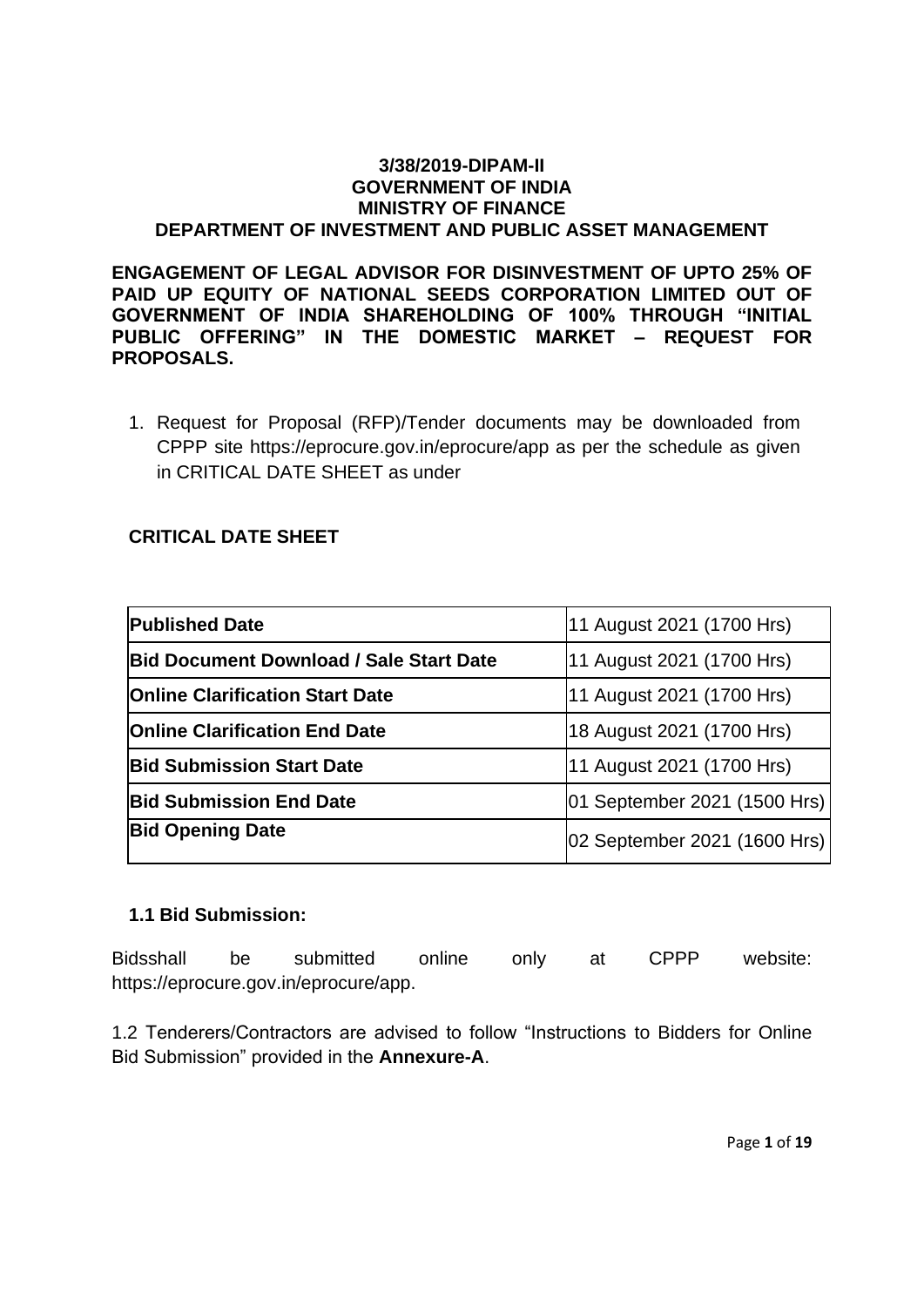1.3 Bid documents may be scanned with 100 dpi with black and white option which helps in reducing the size of the scanned document.

1.4 Not more than one tender/bid shall be submitted by one contractor or contractors having business relationship. Under no circumstance will father and his son(s) or other close relations who have business relationship with one another (i.e. when one or more partner(s)/director(s) are common) be allowed to tender/bid for the same contract as separate competitors. Any breach of this condition will render the tenders/bidders of both parties liable to rejection.

1.5 Tenderers/bidders who has downloaded the tender/RFP from Central Public Procurement Portal (CPPP) website https://eprocure.gov.in/eprocure/app, shall not tamper/modify the tender/RFP form including downloaded price bid template in any manner. In case, the same is found to be tampered/modified in any manner, tender/bid will be completely rejected and EMD would be forfeited and tenderer/bidder is liable to be banned from doing business with DIPAM.

1.6 Intending Bidders are advised to visit this website regularly till closing date of submission to keep themselves updated as any change/ modification in the tender/RFP will be intimated through this website only by corrigendum / addendum/ amendment.

1.7 Bids will be opened as per the date/time as mentioned in the Tender/RFP Critical Date Sheet. After online opening of Technical-Bid the results of their qualification as well as Price-Bid opening will be intimated later.

# **2. Introduction**

2.1 National Seeds Corporation Limited (NSC) was incorporated in March, 1963 under Companies Act, 1956 with the objective to undertake production of foundation and certified seeds. NSC is a Schedule 'B'', Mini Ratna, Category-I CPSE in Agro-Based Industries cognate group under the administrative control of Ministry of Agriculture and Farmers Welfare, Department of Agriculture and Farmers Welfare. The paid up capital of Company as on 31.03.2021 is Rs. 57.32 Crores comprising of 573199 Equity Shares of face value of Rs. 1000/- each. The 100% shareholding of the Corporation is held by the Government of India. The company employed 1312 regular employees as on 31.03.2021. The registered and corporate office is at Beej Bhawan, Pusa Complex, New Delhi.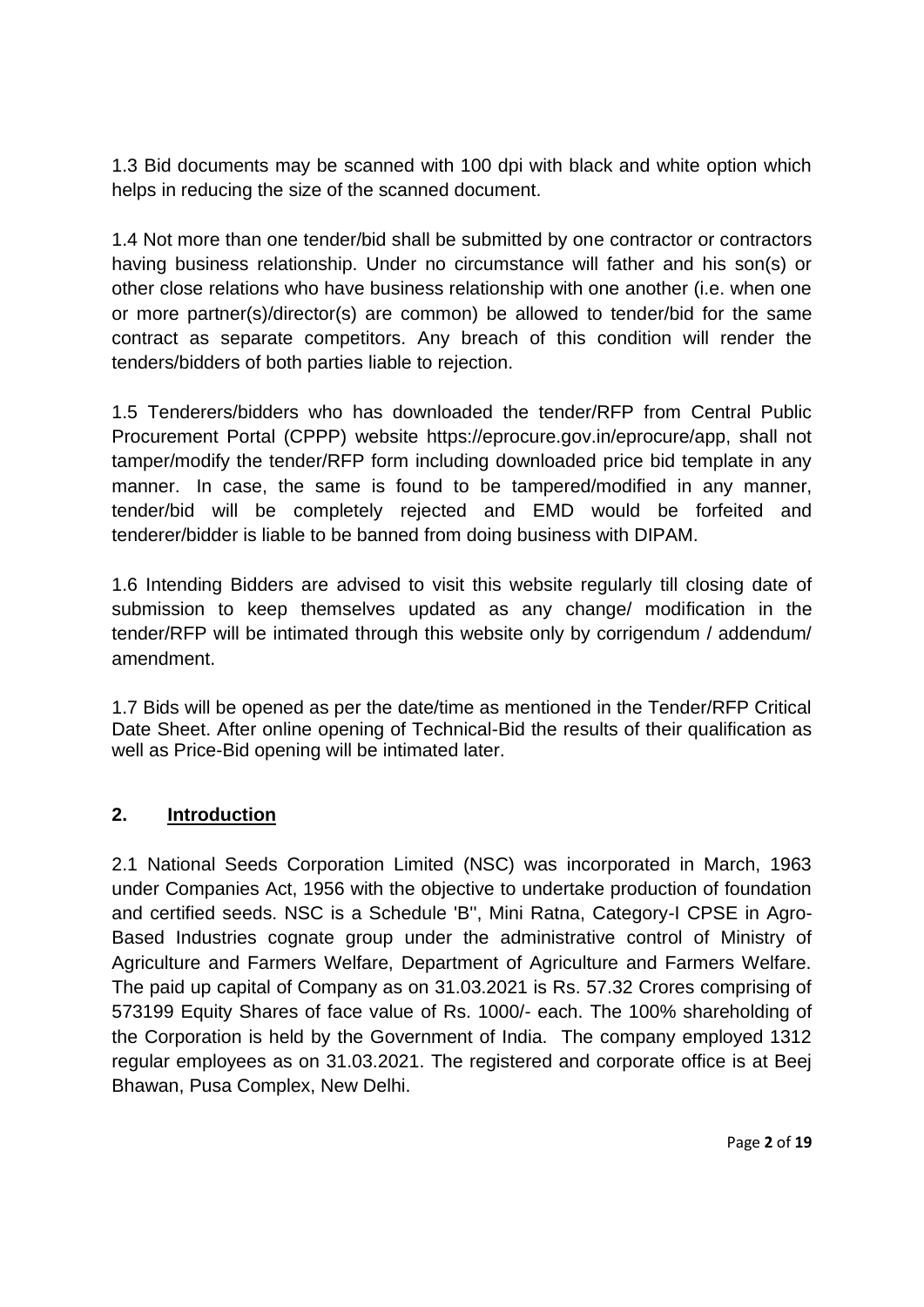2.2 Profit After Tax for the Fiscal 2019-20 was Rs 29.92 crore for National Seeds Corporation Limited (NSC). As on March 31, 2020, it has a Net Worth of Rs. 646.37 crore.

2.3The Department of Investment and Public Asset Management, on behalf of Government of India, requires the services of reputed Law Firms- Domestic and International, with experience and expertise in Initial/Further Public Offerings in capital markets to act as Legal Advisors and assist the Government in the process. The Domestic Law Firm will act as the Lead Legal Adviser to the Issueand is required to submit proposal in consortium with an International Law Firm of Repute, with similar experience and expertise in Public Offerings in capital market.

2.4The confirmation letter duly signed by the authorized signatory of the Consortium Partners (International Law Firm) may be furnished along with the proposal, in support of their willingness to be a part of the Consortium.

2.5The scope of work of Domestic Legal Adviser and that of International Legal Adviser is as detailed in **Annexure I & II** respectively.

# **3. Proposal format**

3.1 Interested Domestic Law Firm may submit their proposals in the following format. Information in respect of the International Law Firm may also be submitted in this format.

3.2 Bidders submitting the proposals should note that the International Law Firm with whom they decide to tie up should have the relevant experience of managing Indian Capital Market transactions i.e. IPOs/FPOs (SEC Rule 144A transactions) as counsels to the issuer or underwriters with drafting responsibility for the customary sections of the offered document and preparing international wraps together with requisite experience and capacity toissue10b-5 or to issueany other opinion required for capital market transactions as is customary or mandatory. [It may be noted that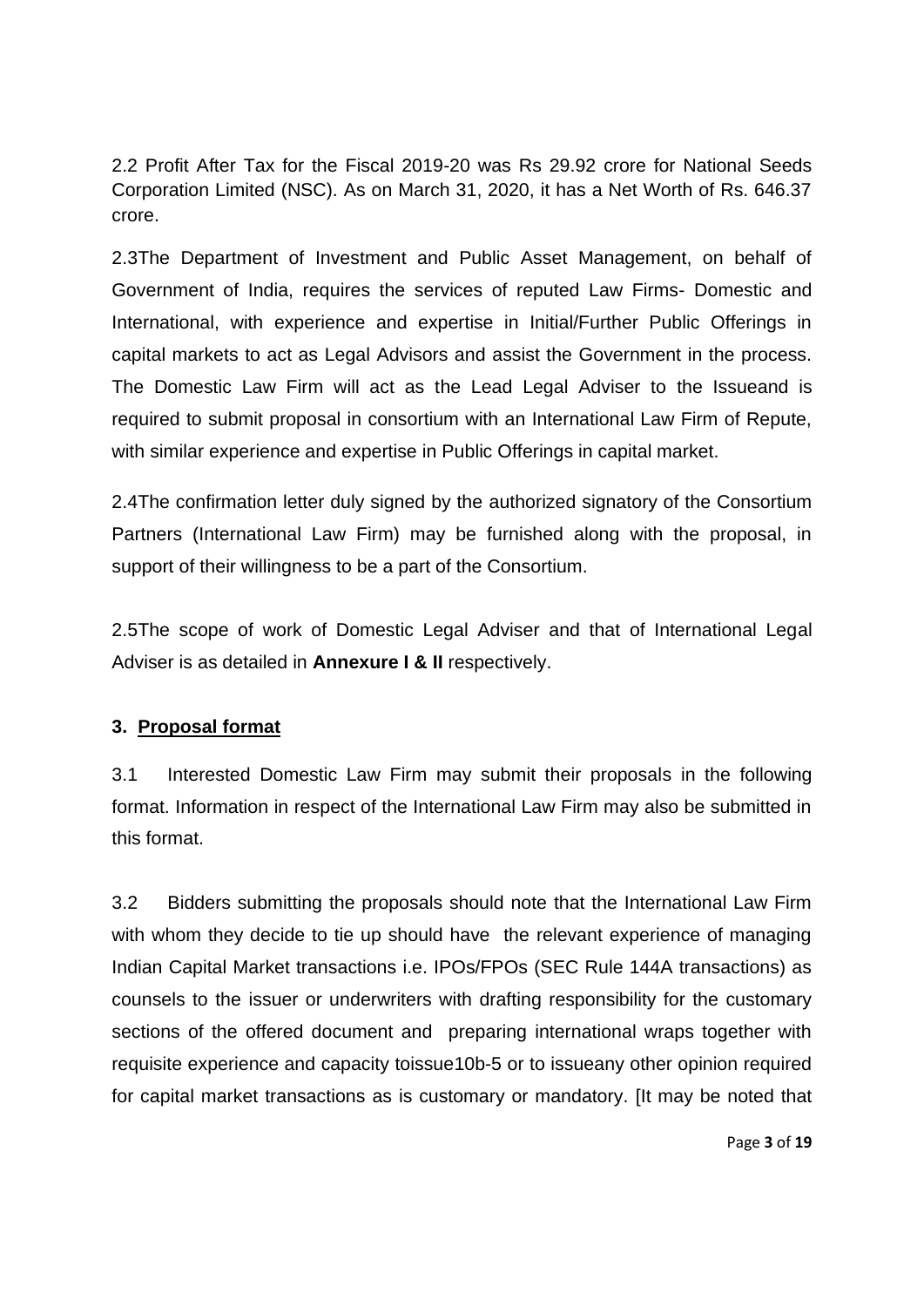the ILC should have completed at least one transaction {IPO/ FPO/ OFS} in the Indian market during the last 5 years i.e. 01.07.2016 to 31.06.2021] (Supporting documents to be provided along with the bids).

### **3.3Format for proposal**

The Proposals are to be submitted in detail as indicated in the following Sections. The weightage for evaluation of the Legal Advisers in respect of each criterion has been indicated against each Section.

# **I. Experience and capability in handling Initial Public Offerings:**(Weightage for evaluation 25/100)

- i. Profile of the organization
- ii. Capability, capacity and previous experience of the Firm and expertise in handling such assignments.
- iii. Details of domestic/international offerings handled.
- iv. Demonstrate the ability to work with Government and in coordination with BRLMs and other intermediaries as a part of team, including ability to coordinate the work of International Law Firm.

# **II. Infrastructure & Manpower:** (Weightage for evaluation 25/100)

- i. Details of infrastructural facilities like office, manpower etc. in India and abroad.
- ii. Detailed profile of the core and support teams (with CVs of each team member detailing qualification and relevant experience) that will be deployed on each assignment in the event of selection.

# **III. Understanding of the Regulatory framework:** (Weightage for evaluation 15/100)

- i. Demonstrate understanding of the legal, policy & regulatory issues in Public Offerings, i.e. SEBI, Companies Act, FDI etc.
- ii. Indicate your expertise in handling the regulatory requirements and securing the required approvals from the concerned authorities.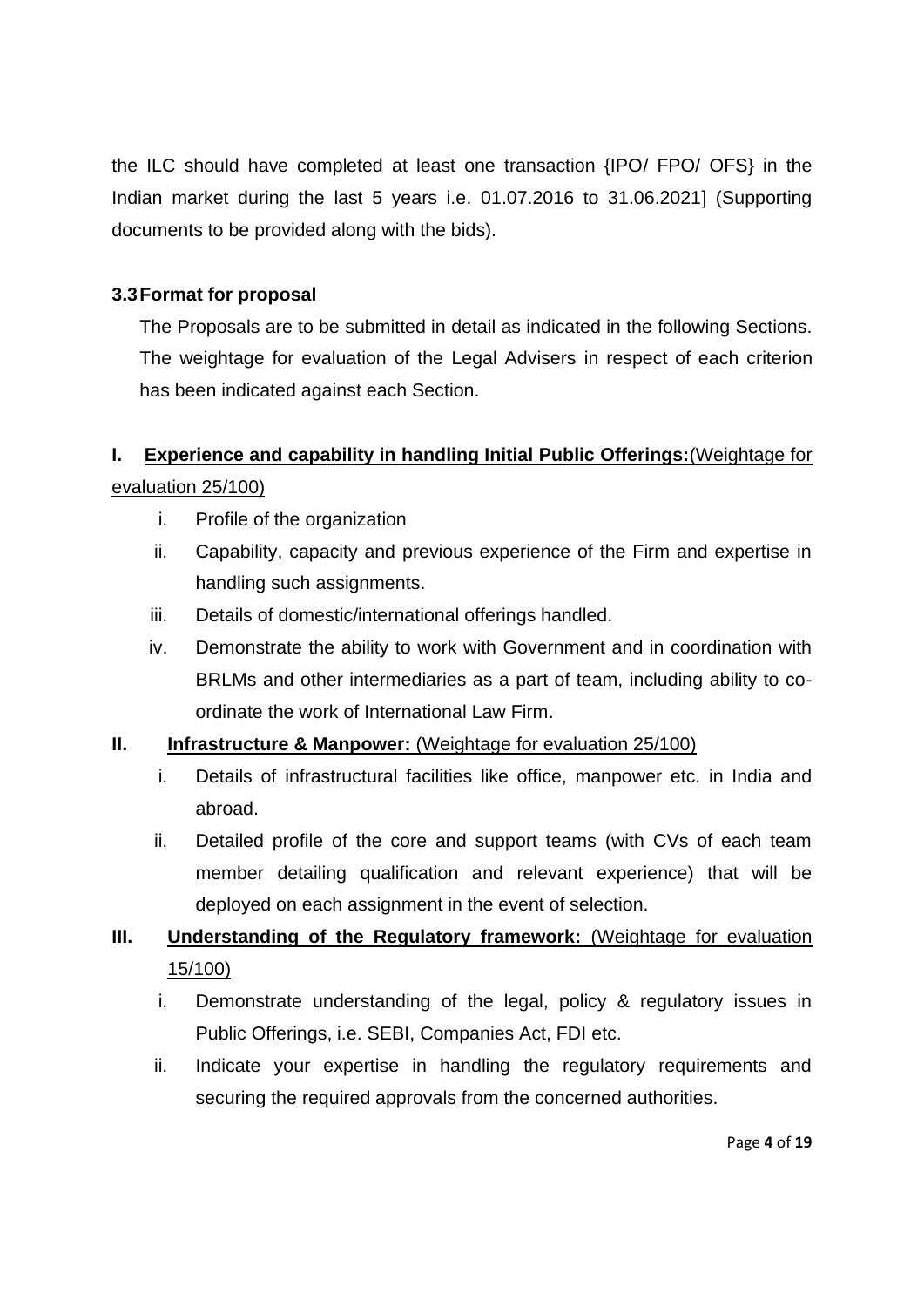### **IV. Indicative Timeline:** (Weightage for evaluation 10/100)

**i.** The transaction is proposed to be completed during **Financial Year 2020- 21**.Demonstrate ability to deliver in accordance with tight timetable requirements and the ability to commit key personnel for the entire duration of the transaction.

# **V. Strategy for the Initial Public Offerings:** (Weightage for evaluation 25/100)

- i. Indicate intended approach to the proposed transactions including the sequencing of the transaction.
- ii. Indicate strength in organizing the Data Room and the due diligence required for the public offerings.
- iii. Demonstrate capability of preparing quality document to be filed with SEBI (preparation of the DRHP/RHP) and other regulatory authorities.

# **4. Undertaking – To be furnished along with the proposal**

*"We certify that there has been no conviction by a Court of Law or indictment/adverse order by a regulatory authority for a grave offence against us or any of our sister concern(s). It is further certified that there is no investigation pending against us or our sister concern(s) or the CEO / Directors / Managers / Employees of our concern or of our sister concern(s). It is certified that no conflict of interest as defined in O.M. No. 5/3/2011-Policy dated 8th June, 2011 exists as on date and if in future such a conflict of interest arises, we will intimate the same to the Government of India/Company.*

*Further, we certify that as on the date we are not advising or acting on behalf of or associated with any other person or entity (including any company, partnership, proprietary concern or individual or an HUF or association of persons or body of individuals) which is engaged in the same line of business as that of the Company (being disinvested), in respect of any transaction of* 

Page **5** of **19**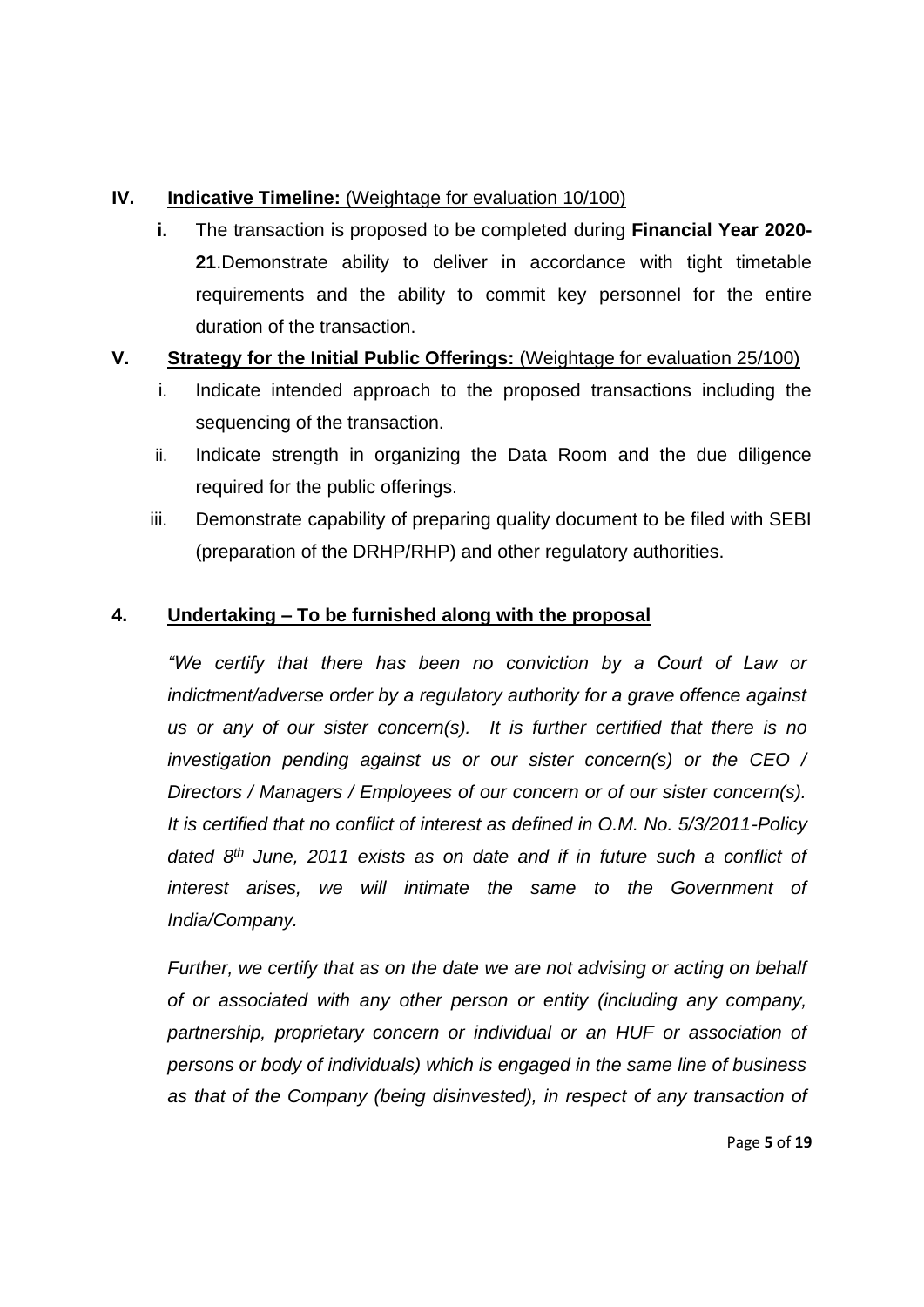*same nature as the transaction for which the Government and/ or the Company (being disinvested) is proposing to select the Adviser, except for the list of the mandates, duly signed by us, in the same line of business and for the same type of transaction, as enclosed.*

*Further, we certify and undertake that for a period commencing from the date of our appointment (if so appointed) as the Adviser till the completion of the transaction, we shall keep the Government/CPSE informed of any mandate/contracts entered into, to advice or act on behalf of or associate ourselves with, any other person or entity (including any company, partnership, proprietary concern or individual or an HUF or association of persons or body of individuals) which is engaged in the same line of business as that of the Company being disinvested, in respect of any transaction of same nature as the transaction in respect of which we have been appointed as the Adviser."*

### **5. Submission of Proposal**

- 5.1 The proposals are required to be submitted as per the following:
	- (i) **Cover 1 (online)** containing the technical bid as per format in paragraph 3, to be uploaded by bidders online to CPP portal before bid submission end date/time as per critical date sheet.
	- (ii) **Cover 2 (online)**Containing the Financial bid that should be submitted in the BoQ format provided online along with the tender document to be opened only after the presentations and of only those parties who qualify in the technical bid. The bids will be opened in the presence of the bidders (who are technically qualified based on presentations) immediately after the presentations. Bids with conditionality will be summarily rejected.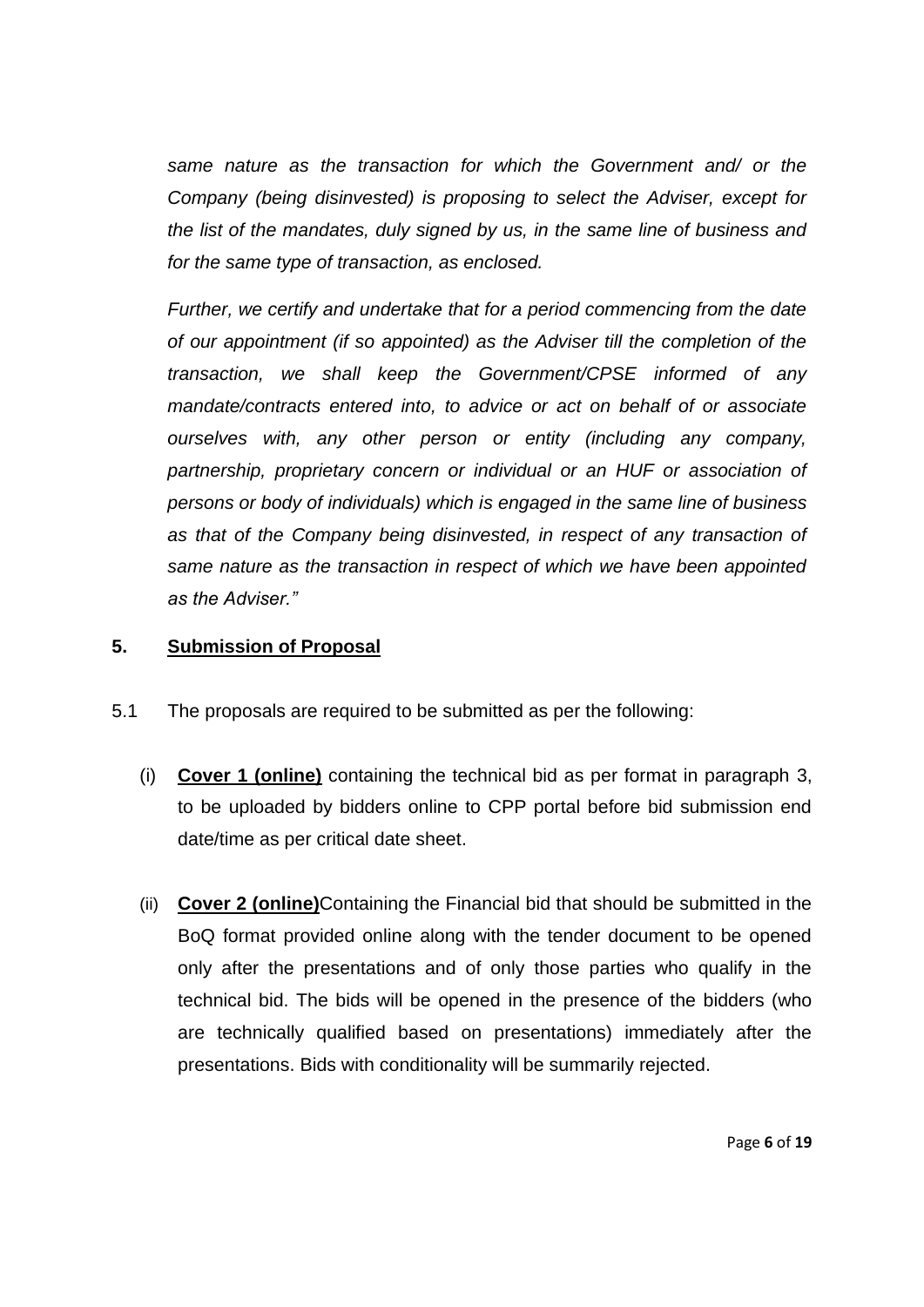5.2 Bids shall be uploaded online to CPP portal before bid submission end date/time as per critical date sheet.

5.3The Government reserves the sole right to accept or reject any or all Proposals thus received without assigning any reasons thereof.

# **6. Evaluation process**

6.1 Qualified and interested Law Firms (applicants), together with the Consortium Partner (International Law Firm), will be required to make a presentation in respect of their Proposal before a Selection Committeethrough VC.

6.2 The schedule of presentation will be posted on the Department of Investment and Public Asset Management website on [www.dipam.gov.ini](http://www.dipam.gov.in/)n due course.

6.3 The Selection Committee will evaluate the applicants on the criteria, mentioned in para 3above and based on their Proposal and presentation; short-list them for considering their financial bids. The Selection Committee will open the Financial Bids of only short listed applicants.Only the parties scoring predetermined marks/ score out of 100, which will be announced before presentation, will be technically shortlisted.

6.4 After the short-listing of Bidders based on their presentations, the IMG would open the Financial Bids of only the short-listed Bidders. The short-listed bidders, if they desire, may remain present at the time of opening of the financial bids. The marks scored by the short-listed bidders will be announced before opening of the financial bids.

6.5The marks scored by the short-listed bidders in the technical evaluation will then be given a weightage of 70. Similarly, the financial bids of the short listed bidders will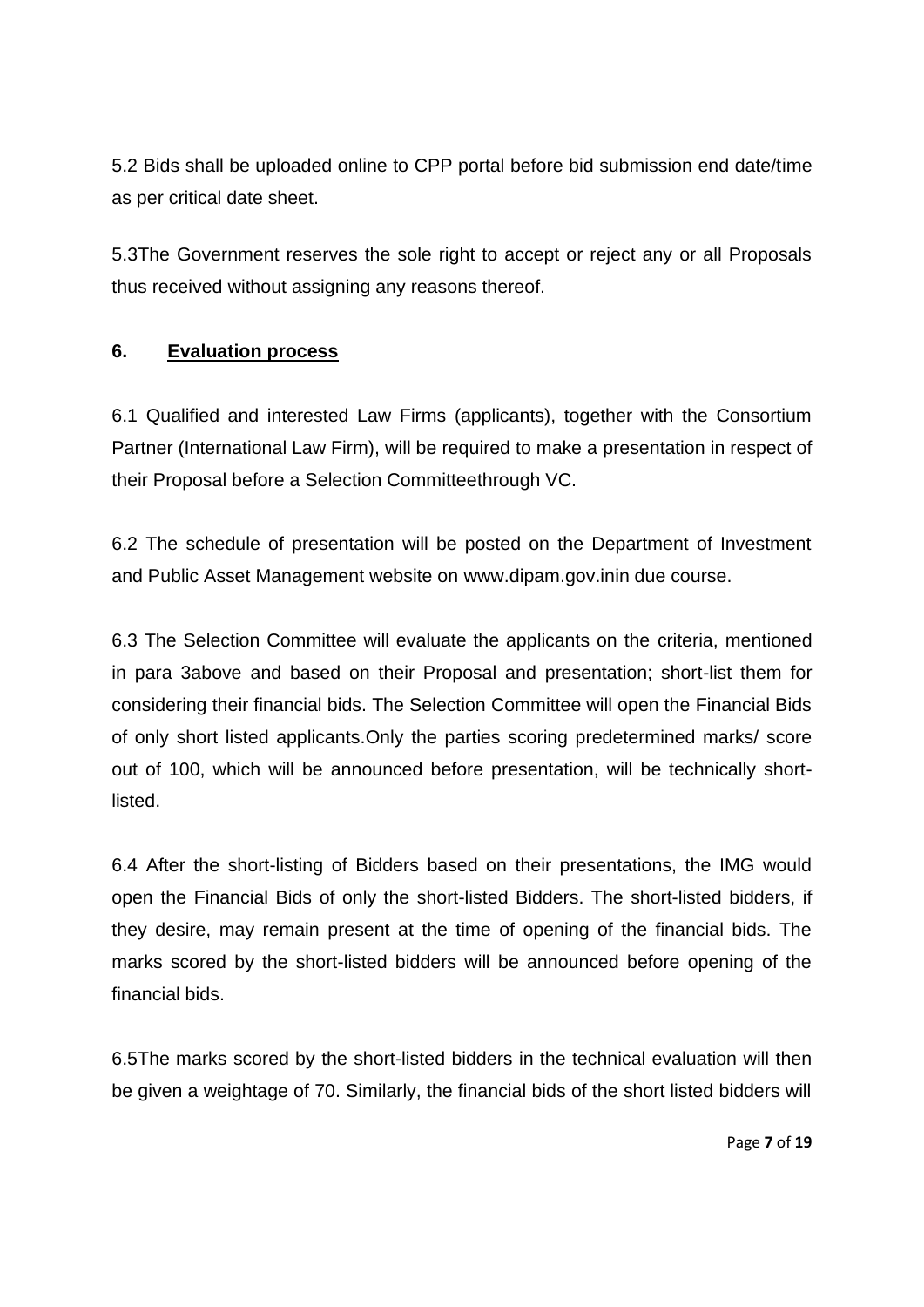be given a weightage of 30. The combined score of technical and financial bids on QCBS will determine the H1, H2, H3 and so on.

6.6 The party scoring the highest points/ marks (H1) based on the above principles would be appointed as Legal Advisors along with the ILC for the transaction.

6.7 It may be noted that in case of a tie in the financial bid, the Bidder firm with the higher technical score will be selected.

# **7. Requirements for Financial Bids**

7.1 The applicant is required to quote a lump sum fee (in multiples of INR 1) inclusive of the International Law Firm, all other expenses and gross of taxes applicable and payable as per law by the applicant. The applicant has to furnish an unconditional acceptance to Terms and Conditions of the Request for Proposal.

7.2 The fee quoted should be unconditional and inclusive of all expenditure. It may be noted that the Bidders cannot prescribe any time limit for validity of the financial bid.

7.3 The fee to the selected Law Firm(s) shall be paid in Indian Rupees after completion of the transaction.

7.4 The Government reserves the right to call off the transaction at any stage without assigning any reasons thereof.

# **8. Non-disclosure Agreement**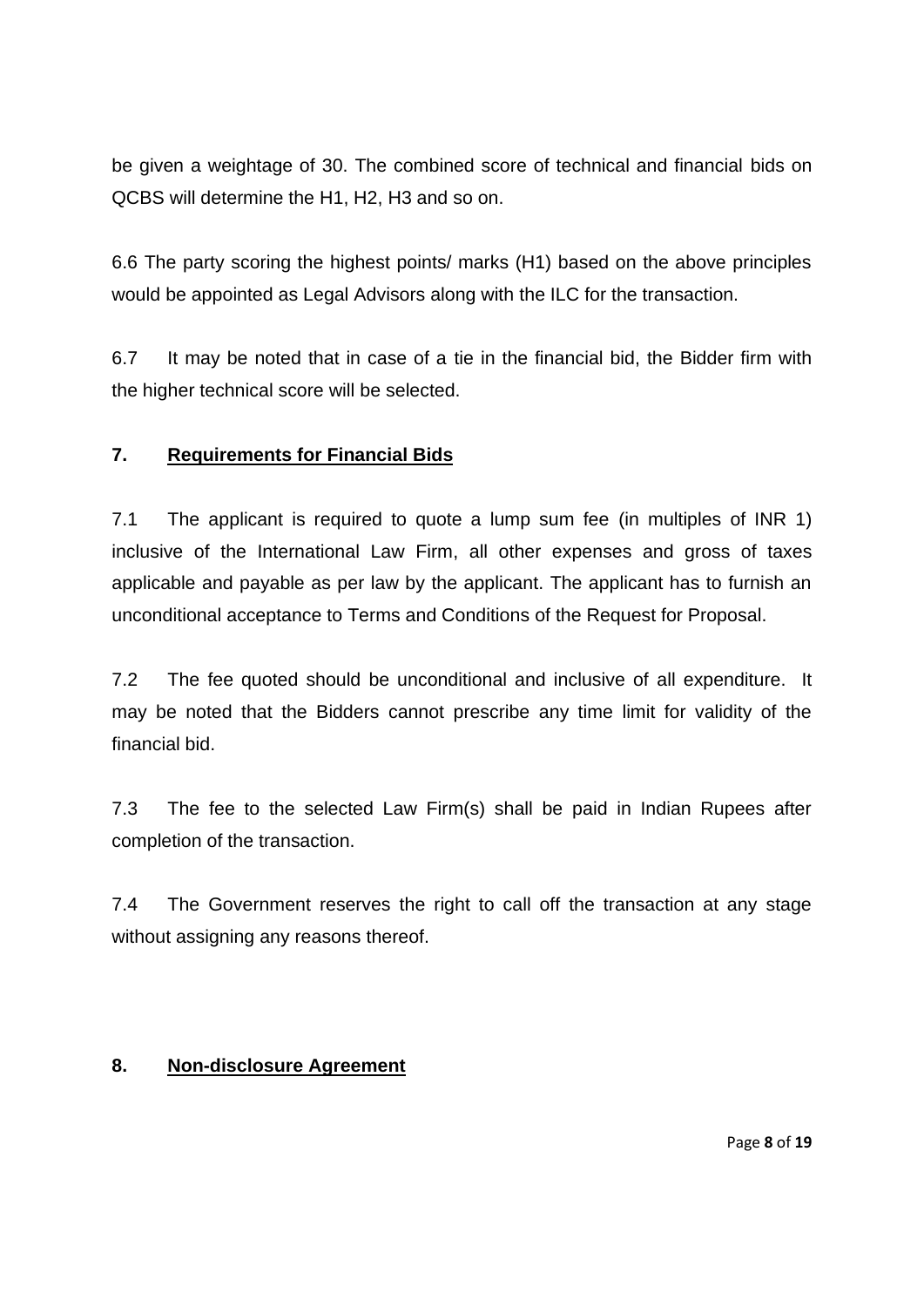8.1 The selected Legal Counsels would be required to sign the non-disclosure agreement with the Company. Failure to sign the same would make their appointment null and void.

**9.**For any further clarification, you may please contact**Smt.Mamta Meena, Deputy Director, Department of Investment & Public Asset Management, Room No. 431, 4thFloor, Block No. 14, CGO Complex, Lodhi Road, New Delhi- 110003**, Tel.24368036,e-mail: mamta.meena@nic.in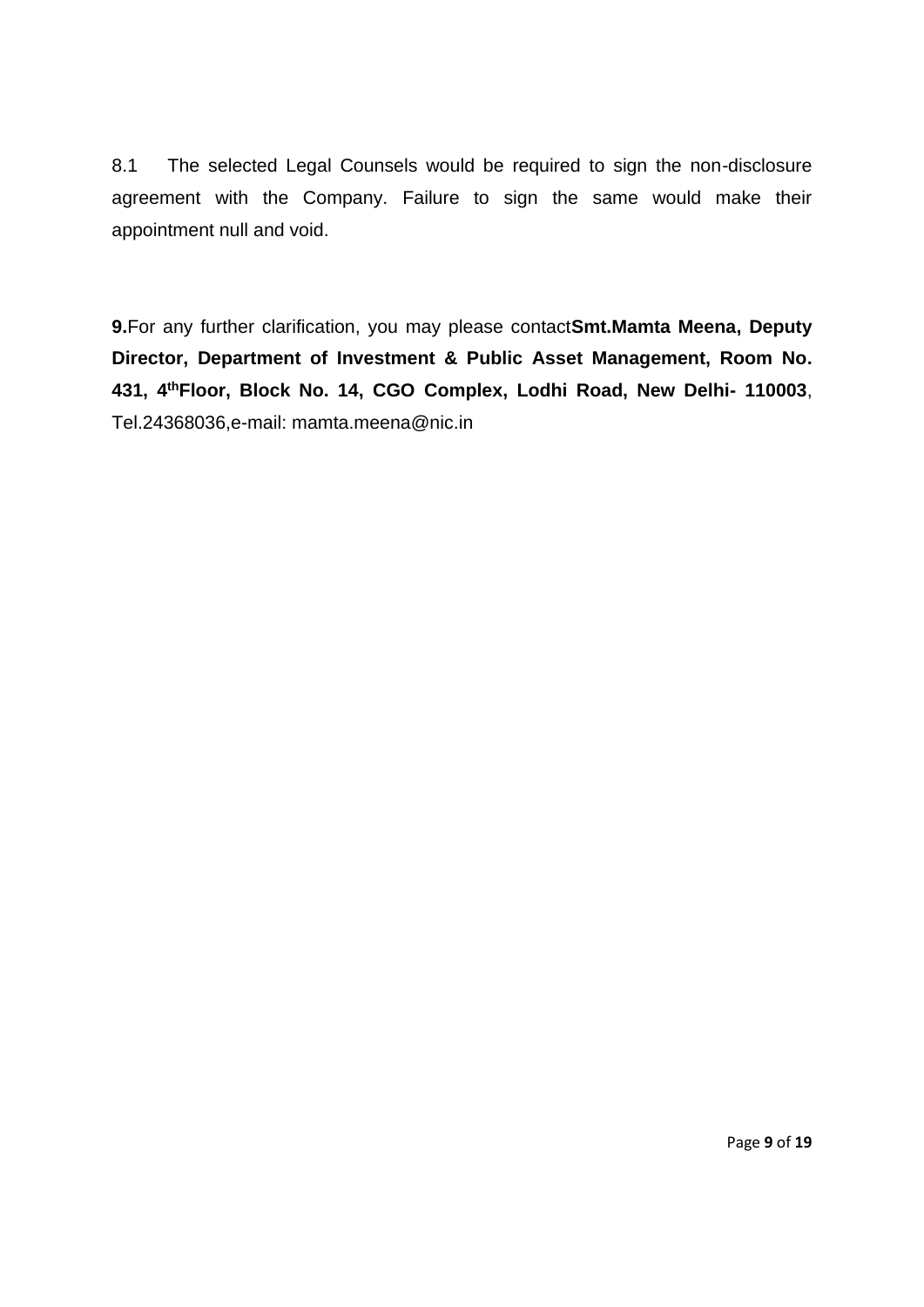### **Annexure - A**

#### **Instructions for Online Bid Submission:**

The bidders are required to submit soft copies of their bids electronically on the CPP Portal, using valid Digital Signature Certificates. The instructions given below are meant to assist the bidders in registering on the CPP Portal, prepare their bids in accordance with the requirements and submitting their bids online on the CPPPortal.

More information useful for submitting online bids on the CPP Portal may be obtained at: https://eprocure.gov.in/eprocure/app

### **REGISTRATION**

- 1) Bidders are required to enroll on the e-Procurement module of the Central Public Procurement Portal (URL: https://eprocure.gov.in/eprocure/app) by clicking on the link "Online bidder Enrollment" on the CPP Portal which is free ofcharge.
- 2) As part of the enrolment process, the bidders will be required to choosea unique username and assign a password for theiraccounts.
- 3) Bidders are advised to register their valid email address and mobilenumbers as part of the registration process. These would be used for any communication from the CPPPortal.
- 4) Upon enrolment, the bidders will be required to register their valid Digital Signature Certificate (Class III Certificates with signing key usage) issued by any Certifying Authority recognized by CCA India (e.g. Sify / nCode / eMudhra etc.), with theirprofile.
- 5) Only one valid DSC should be registered by a bidder. Please note that the biddersareresponsibletoensurethattheydonotlendtheirDSC"stoothers which may lead tomisuse.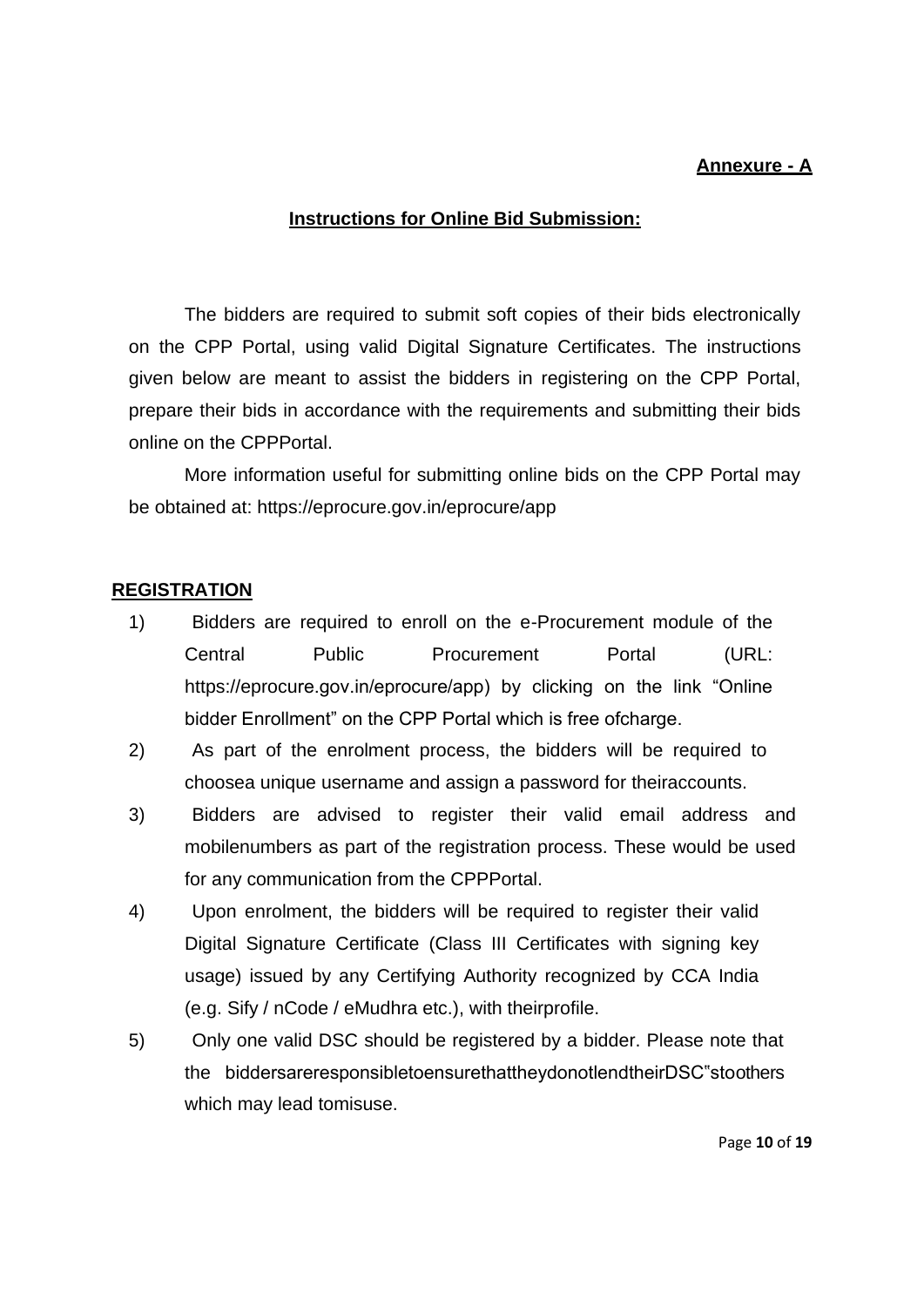6) Bidder then logs in to the site through the secured log-in by entering their user ID / password and the password of the DSC /e-Token.

### **SEARCHING FOR RFP/RFP DOCUMENTS**

- 1) There are various search options built in the CPP Portal, to facilitate bidders to search active tenders/bids by several parameters. These parameters could include Tender ID, Organization Name, Location, Date, Value, etc. There is also an option of advanced search for tenders/RFPs, wherein the bidders may combine a number of search parameters such as Organization Name, Form of Contract, Location, Date, Other keywords etc. to search for a RFP published on the CPPPortal.
- 2) Once the bidders have selected the RFPs they are interested in, they may download the required documents / RFP schedules. These RFPs can be moved to the respective "My Tenders" folder. This would enable the CPP Portal to intimate the bidders through SMS / e-mail in case there is any corrigendum issued to the RFPdocument.
- 3) The bidder should make a note of the unique Tender ID assigned toeach tender/RFP, in case they want to obtain any clarification / help from the Helpdesk.

### **PREPARATION OF BIDS**

- 1) Bidder should take into account any corrigendum published on theRFP document before submitting theirbids.
- 2) Please go through the RFP advertisement and the RFP document carefully to understand the documents required to be submitted as part of the bid. Please note the number of covers in which the bid documents have to be submitted, the number of documents - including the names and content of each of the document that need to be submitted. Any

Page **11** of **19**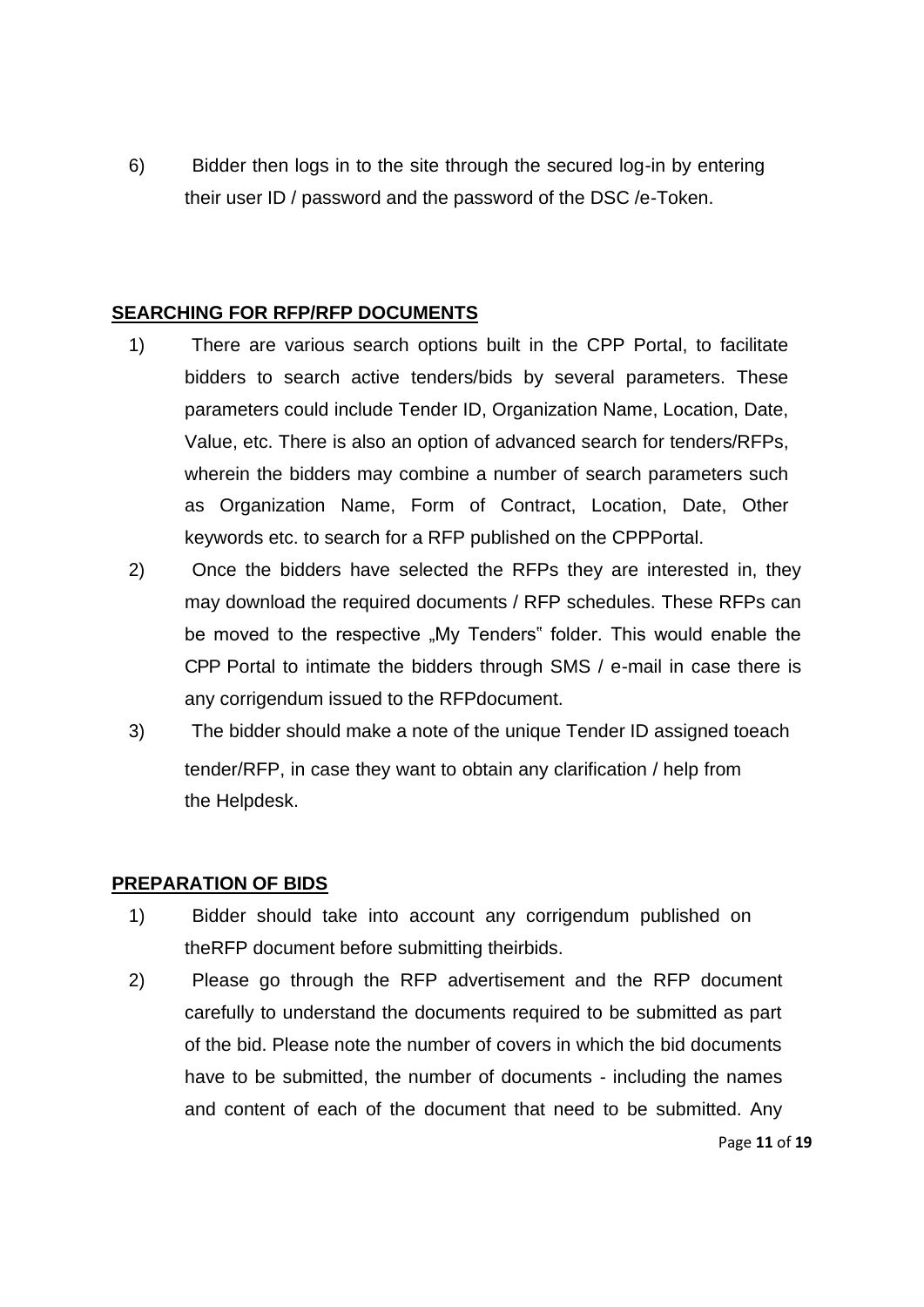deviations from these may lead to rejection of thebid.

3) Bidder, in advance, should get ready the bid documents to be submitted as Indicated in the RFP document / schedule and generally, they can be inPDF

/ XLS / RAR / DWF/JPG formats. Bid documents may be scanned with 100 dpi with black and white option which helps in reducing size of the scanned document.

4) To avoid the time and effort required in uploading the same set of standard documents which are required to be submitted as a part of every bid, a provision of uploading such standard documents (e.g. PAN card copy, annual reports, auditor certificates etc.) has been provided to the bidders.

Bidderscanuse "MySpace" or "OtherImportantDocuments" "areaavailable to them to upload such documents. These documents may be directly submitted from the "My Space" area while submitting a bid, and need not be uploaded again and again. This will lead to a reduction in the time required for bid submissionprocess.

# **SUBMISSION OF BIDS**

- 1) Bidder should log into the site well in advance for bid submission so that they can upload the bid in time i.e. on or before the bid submission time. Bidder will be responsible for any delay due to otherissues.
- 2) The bidder has to digitally sign and upload the required bid documents oneby one as indicated in the RFPdocument.
- 3) Bidder has to select the payment option as "offline" to pay the RFPfee / EMD as applicable and enter details of the instrument.
- 4) Bidder should prepare the EMD as per the instructions specified in the RFP document.
- Page **12** of **19** 5) Bidders are requested to note that they should necessarily submit their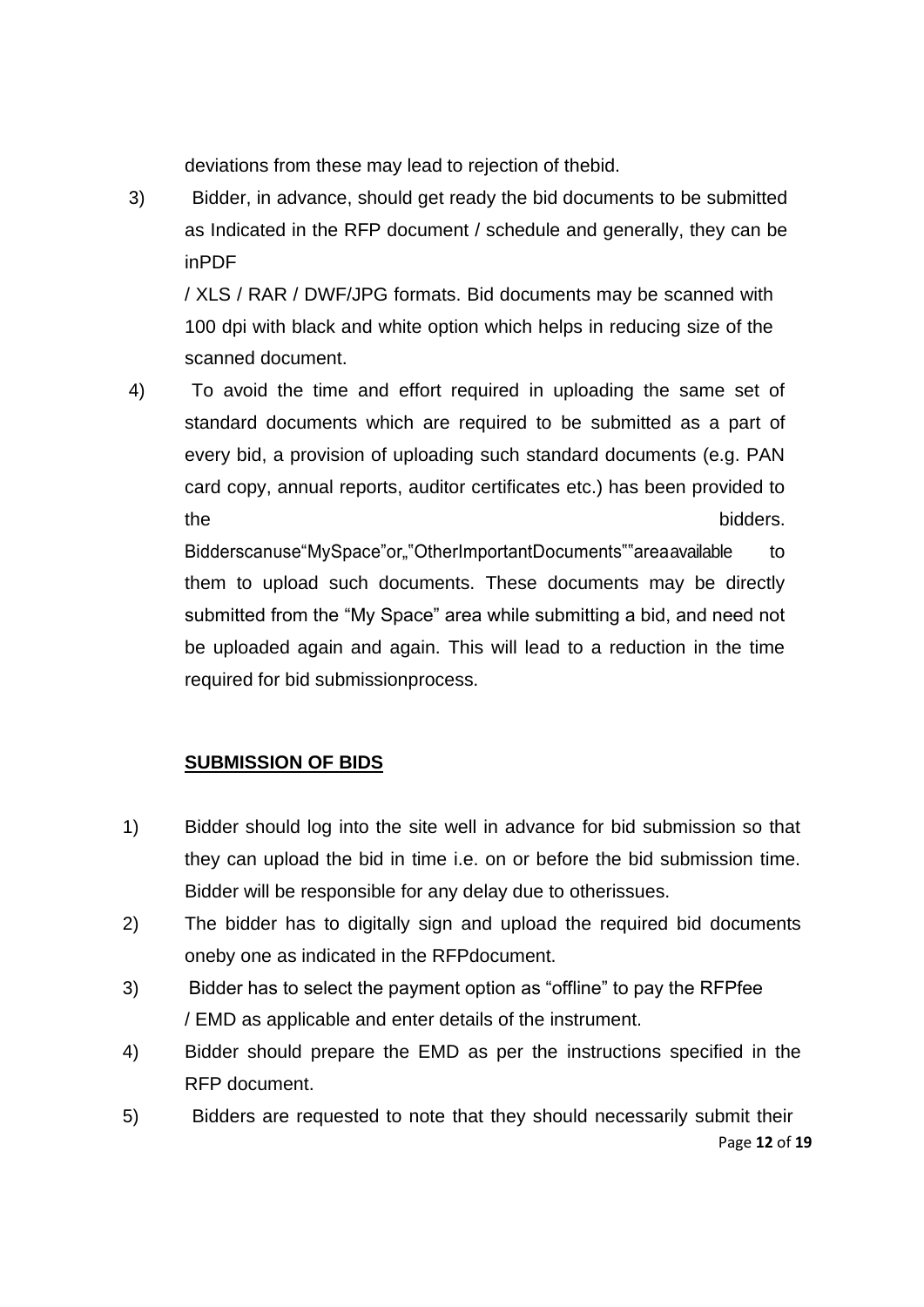Financial bids in the format provided and no other format is acceptable. If the price bid has been given as a standard BoQ format with the RFP document, then the same is to be downloaded and to be filled by all the bidders. Bidders are required to download the BoQ file, open it and complete the white coloured (unprotected) cells with their respective financial quotes and other details (such as name of the bidder). No other cells should be changed. Once the details have been completed, the bidder should save it and submit it online, without changing the filename. If the BoQ file is found to be modified by the bidder, the bid will berejected.

- 6) The server time (which is displayed on the bidders" dashboard) will be considered as the standard time for referencing the deadlines forsubmission of the bids by the bidders, opening of bids etc. The bidders should follow this time during bidsubmission.
- 7) All the documents being submitted by the bidders would be encryptedusingPKI encryption techniques to ensure the secrecy of the data. The data entered cannot be viewed by unauthorized persons until the time of bid opening. The confidentiality of the bids is maintained using the secured Socket Layer 128-bit encryption technology. Data storage encryption of sensitive fields is done. Any bid document that is uploaded to the server is subjected to symmetric encryption using a system generated symmetric key. Further this key is subjected to asymmetric encryption using buyers/bid openers public keys. Overall, the uploaded RFP documents become readable only after the bid opening by the authorized bid openers.
	- 8) The uploaded bid documents become readable only after the bid opening by the authorized bidopeners.
	- 9) Upon the successful and timely submission of bids (i.e. after Clicking"Freeze Bid Submission" in the portal), the portal will give a successfulbid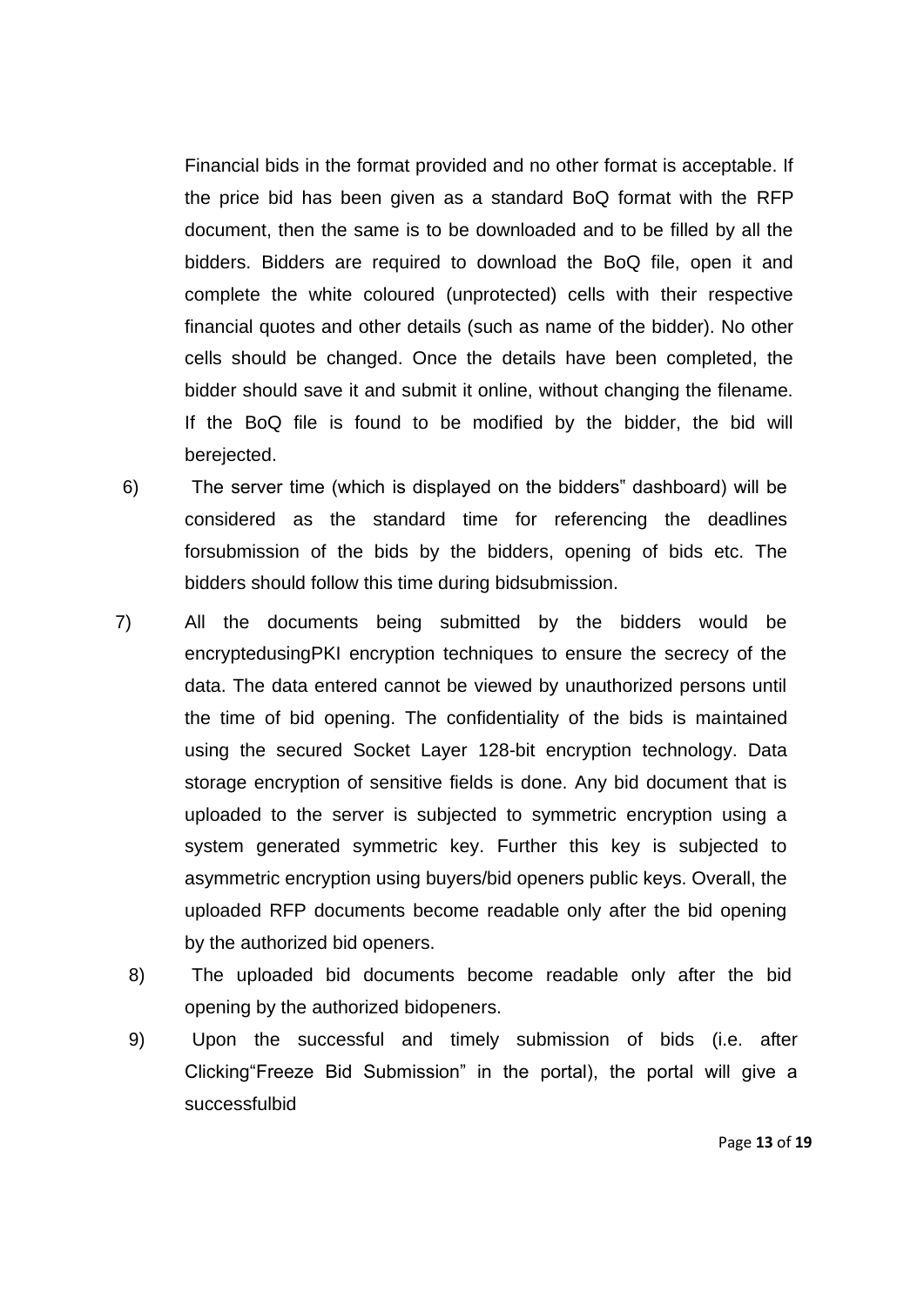submission message & a bid summary will be displayed with the bid no. and the date & time of submission of the bid with all other relevant details.

10) The bid summary has to be printed and kept as an acknowledgement of the submission of the bid. This acknowledgement may be used as an entrypass for any bid openingmeetings.

### **ASSISTANCE TO BIDDERS**

- 1) Any queries relating to the bid document and the terms and conditions contained therein should be addressed to the Bid Inviting Authority for a bid or the relevant contact person indicated in thebid.
- 2) Any queries relating to the process of online bid submission or queries relating to CPP Portal in general may be directed to the 24x7 CPP Portal Helpdesk.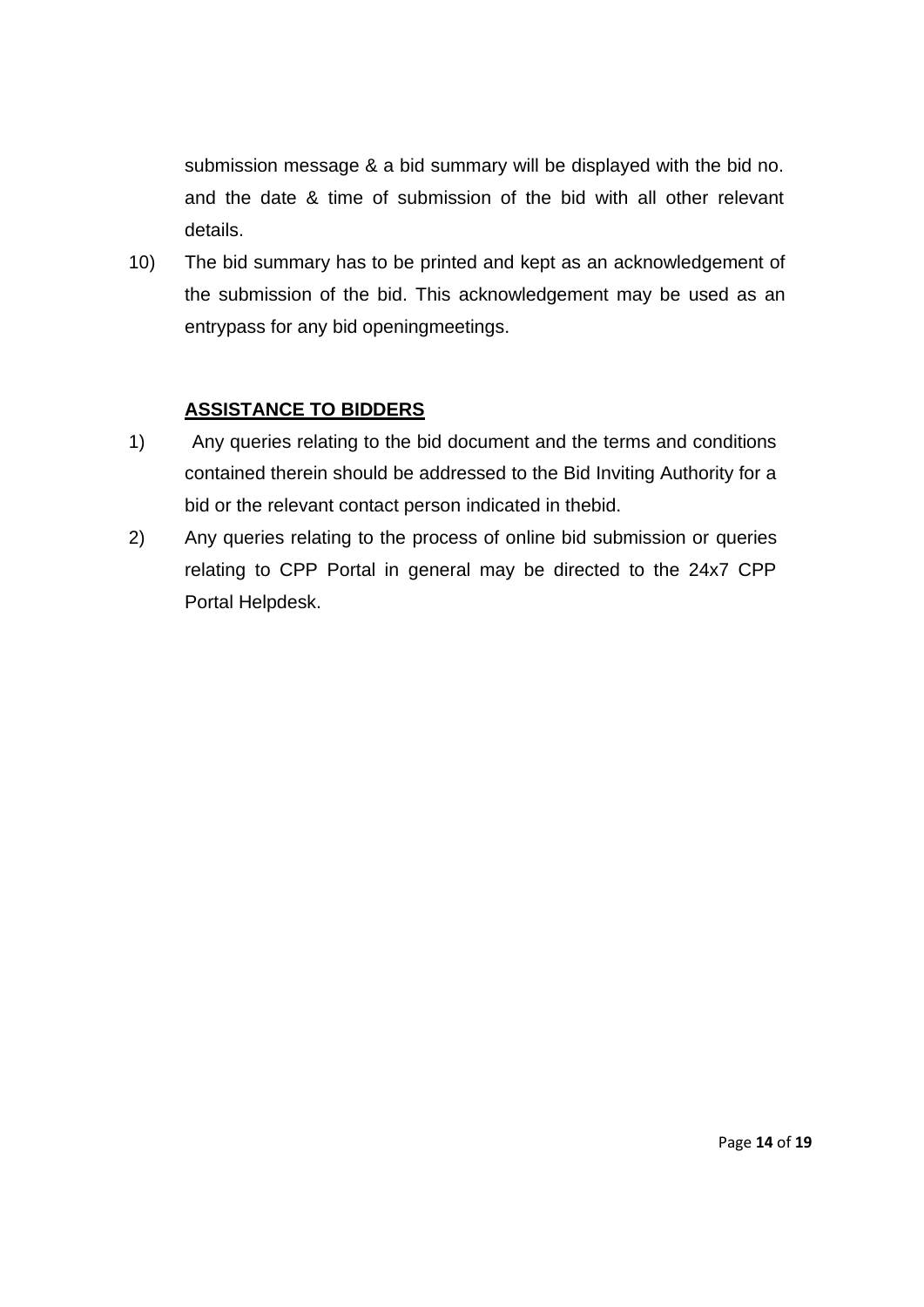### **ANNEXURE I**

### **Scope of Work for the Domestic Legal Advisor**

- 1. Drafting of the Draft Red Herring Prospectus, Red Herring Prospectus and the final Prospectus for filing with SEBI, Stock exchanges and periodic updates to the RHP until the Prospectus is finalized and filed with Registrar of Companies.
- 2. Drafting responses to queries received from SEBI, Stock Exchanges, Depositories until the completion of all activities relating to public offering.
- 3. Legal due diligence resulting in a legal due diligence certificate /opinion -To give a certificate in a format and coverage similar to certificate under section 10b-5 of Securities Exchange Act provided for global transactions and submission of Due Diligence Report.
- 4. Interacting with the Company along with the Book Runners to explain and agree upon the due diligence information and documentation requirement.
- 5. Review of various agreements and material documents entered into by the Company.
- 6. Drafting of the consent letters taken from all intermediaries.
- 7. Review of Memorandum and Articles of Association and corporate governance procedures.
- 8. Reviewing all other relevant legal and other documents.
- 9. Review of disclosures regarding other ventures promoted/ partnered by the Company.
- 10. Review of Company's litigation (against and by the Company) and litigation relating to Directors, subsidiary companies, joint ventures (if any).
- 11. Reviewing employee share schemes (including ESOP) and management incentive schemes, if applicable.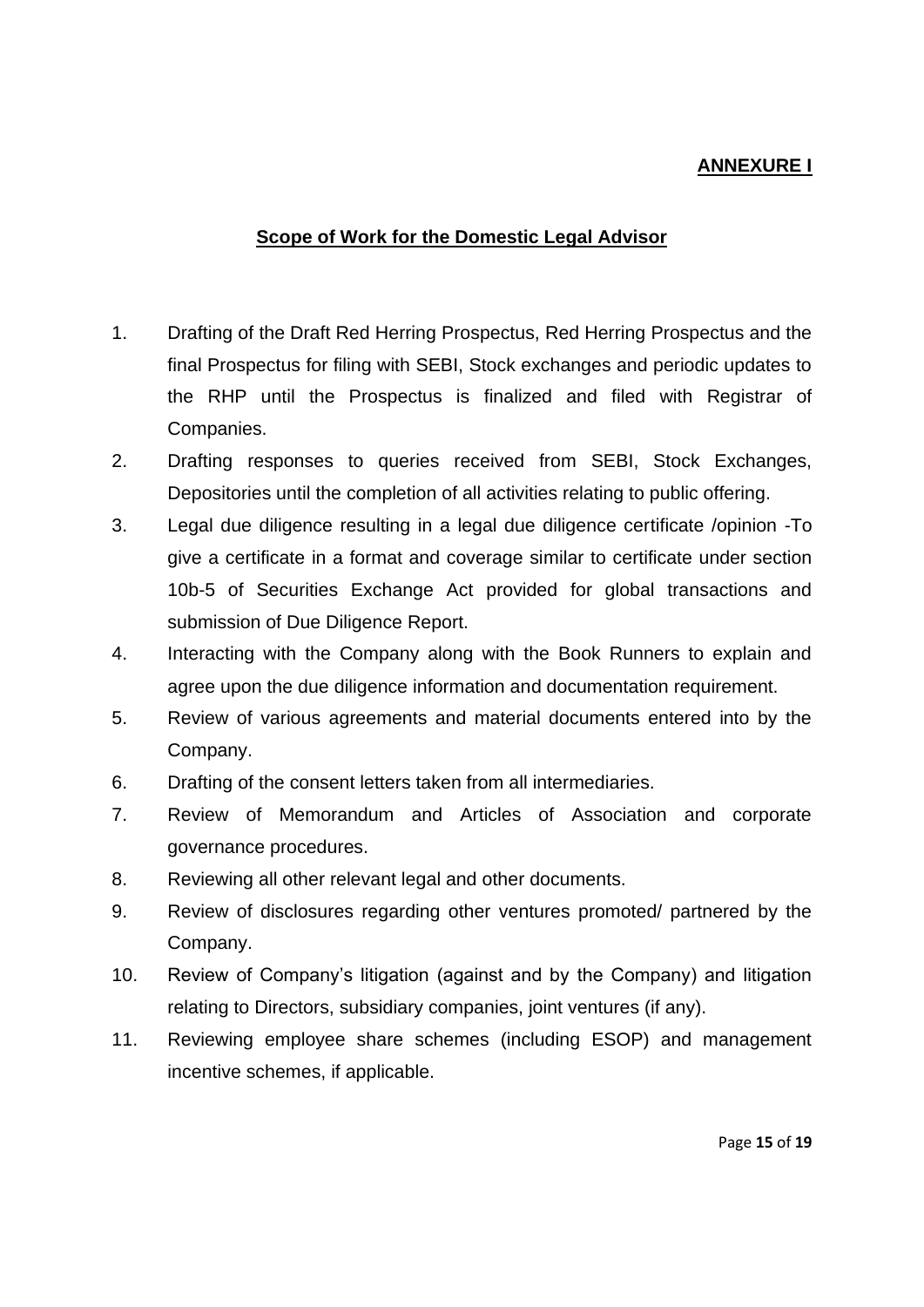- 12. Review of the Offer Document to ensure compliance with disclosure and other requirements specified in the SEBI Regulations, Companies Act, Securities Contracts (Regulation) Rules (SCRR) and all applicable laws. Reviewing the drafting of the Offer Document and directing necessary changes in the same in context of the due diligence and regulatory requirements.
- 13. Drafting and review of all Agreements relating to the Offer (including Memorandum of Understanding with BRLMs/Joint BRLMs, Syndicate Agreement, Underwriting Agreement and Escrow Agreements, Advt. agency agreement with Registrar, Bankers etc.).
- 14. Giving advice, consulting, holding discussions with the Book runners during the Offer process including pricing, marketing of the Offer, book building and settlement.
- 15. Providing all other legal advice and written opinions, including comprehensive advice on research publication and dissemination, statutory and corporate advertisement in connection with the Offer as may be required.
- 16. Analysis of legal, tax and process risks and providing solutions as required.
- 17. Providing legal clearance on all issue material viz Draft Red Herring Prospectus, Red Herring Prospectus, Prospectus, Abridged Prospectus, Application Form, Public Notices, Bid Forms, Confirmation of Allocation Notes etc.
- 18. Interacting with the auditors of the Company and negotiating the finalization of the comfort letter to be provided by the Auditors at different stages of the Offer.
- 19. Legal sign-off on announcements regarding events during the Offer period.
- 20. Drafting the domestic aspect of the international wrap.
- 21. Drafting all board resolutions and Shareholder Resolutions required to be passed by the Company, if any.
- 22. Coordinating and communicating with other parties involved in the Offer, including the officers and other management personnel of the Issuer, the auditors and legal counsel(s) to the Issuer.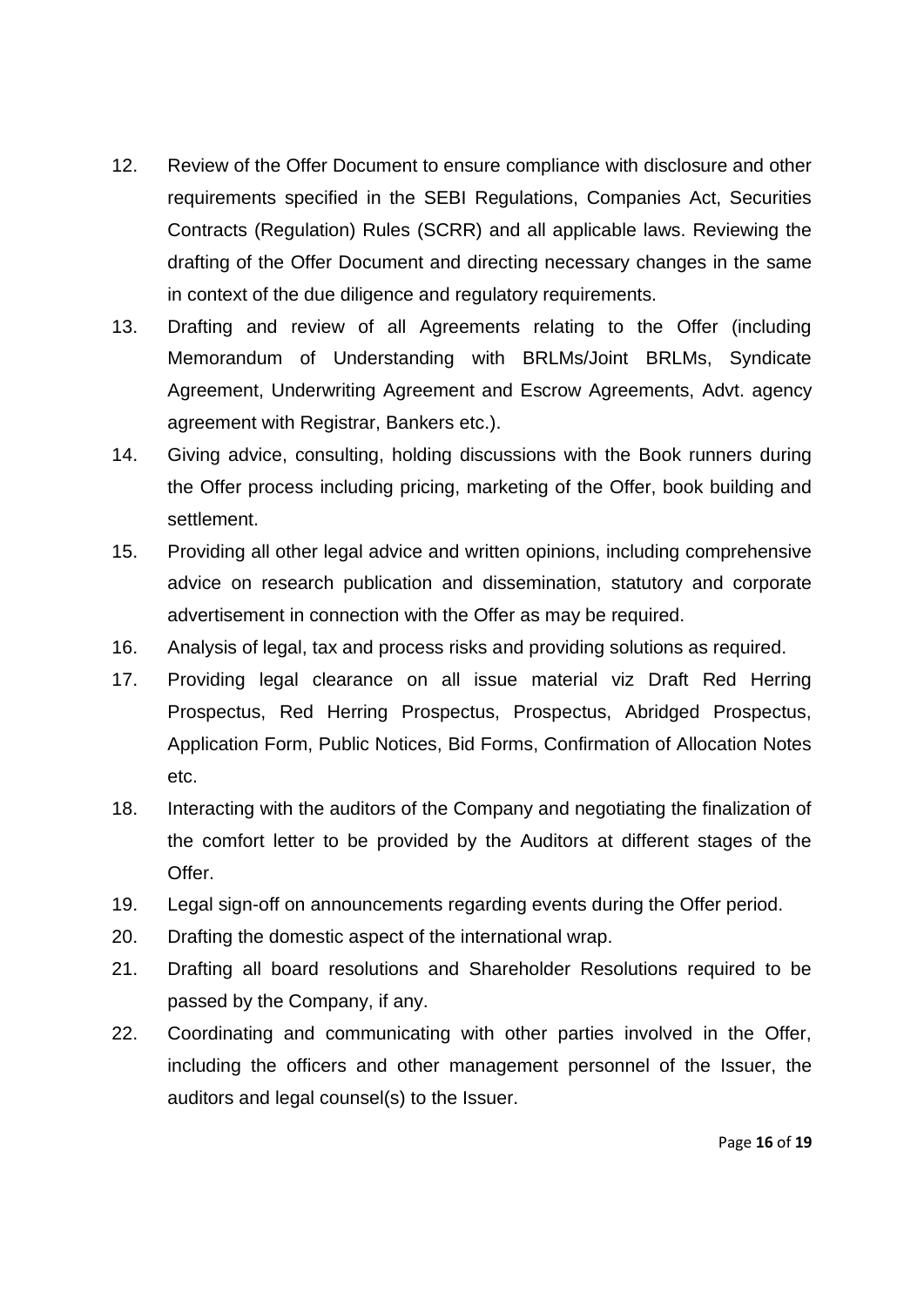- 23. Extending closing Opinion for the Public Offering.
- 24. Processing of FIPB/ RBI applications.
- 25. Providing advice on the changes required in the Memorandum and Articles of Association, as applicable.
- 26. Providing advice on the duties and actions of the Offeror, including drafting of any applications, letters, certificates etc. in connection with the Offer.
- 27. Providing advice in relation to the offer pertaining to domestic regulations.
- 28. Assisting with respect to Closure of Offer.
- 29. Any other matter connected with proposed Public Offering.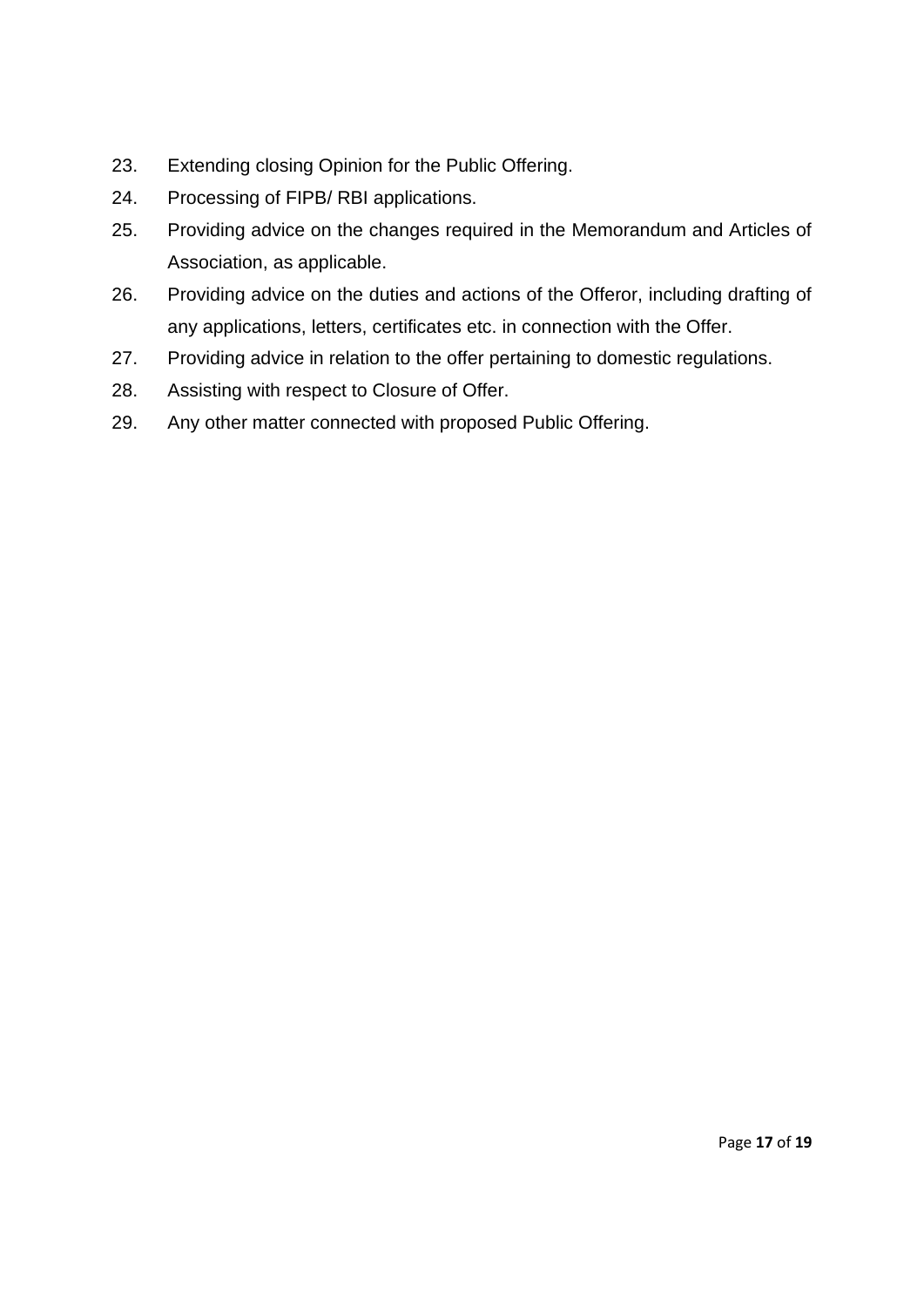### **ANNEXURE-II**

### **Scope of Work for the International Legal Adviser**

- 1. To give 10b-5 certificate favoring the issuer, offeror and book runners.
- 2. Providing written advice relating to international publicity related restrictions.
- 3. Providing written advice on draft international marketing documents (wraps including advice on US taxation law, blue-sky memorandum and research guidelines, etc.).
- 4. Providing written advice on internet restrictions.
- 5. Other advice in relation to the offer pertaining to international law.
- 6. Drafting of selling restrictions in the jurisdictions where the international marketing shall be done and filing of necessary documents in other jurisdictions.
- 7. Opinion on US Investment Company Act.
- 8. Drafting of Risk Factors, Business, MD&A chapters and any other chapters as may be required.
- 9. Drafting of Comfort letters.
- 10. Extending Closing Opinion for the Offer for Sale.
- 11. Advising underwriters on P Note related matters.
- 12. Drafting the closing Certificates, the closing checklist, the lawyer's opinion and assisting with closing of the Offering jointly with the DLC.
- 13. Conducting the customary bring-down diligence calls with the Company and the entire deal team at various critical stages of the transaction.
- 14. Drafting and negotiating customary comfort letters with the Auditors required at different stages, preparing and reviewing the circle-ups on the Offer Documents, and preparing any other documentation with the Auditors.
- 15. Assistance in the preparation of the transaction bible and due-diligence backup documents in coordination with the DLC.
- 16. Providing all other legal advice and written opinions in connection with the issue as may be required.